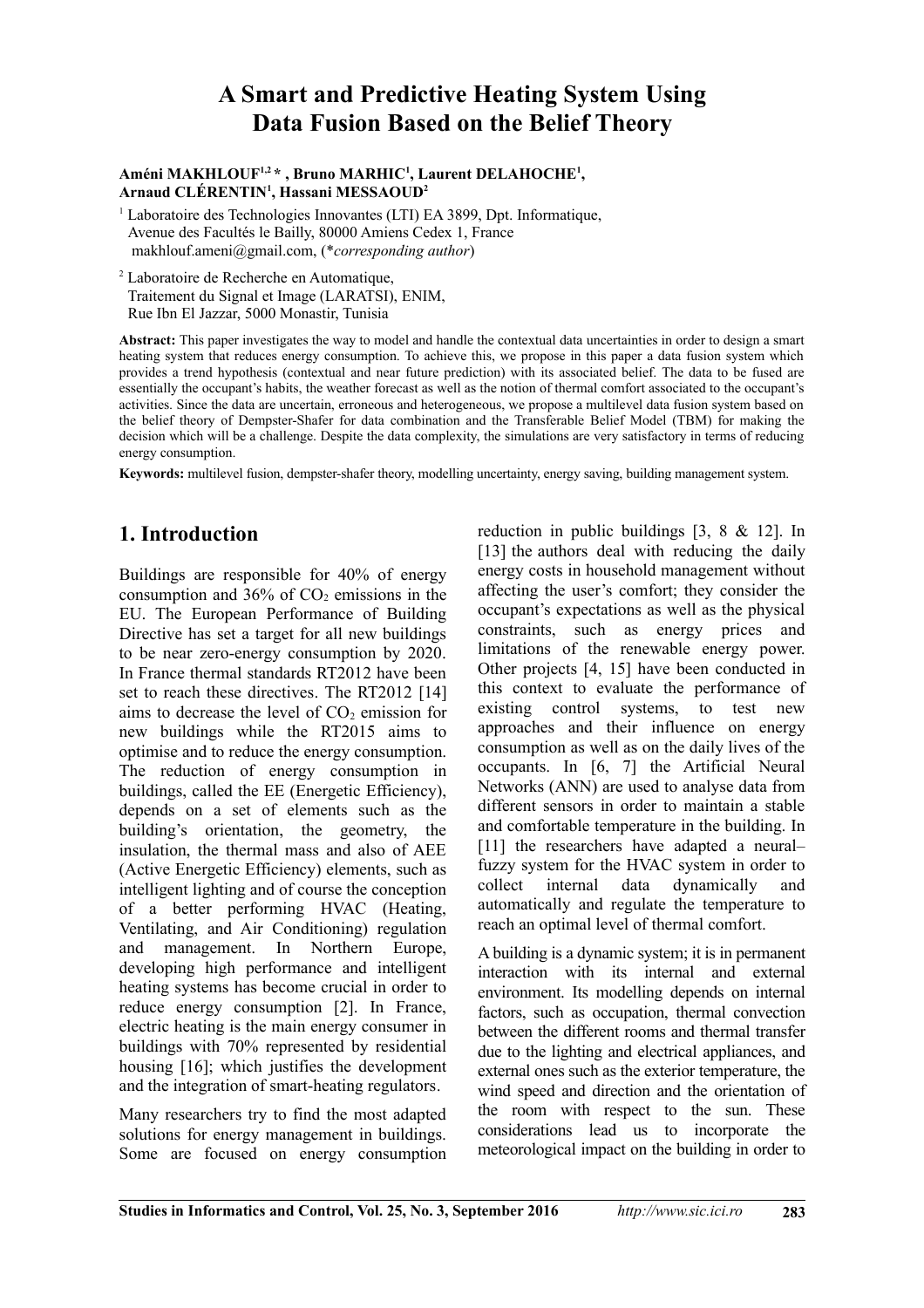propose a model that is as complete as possible. Weather forecasts have been integrated in the regulation of heating systems based on a predictive control strategy [17] for an automated room (IRA: Integrated Room Automation). The different simulations show that the integration of data from weather forecasts with a stochastic MPC approach provides interesting results in terms of energy savings.

Another significant aspect is the presence of the occupant and the nature of his activity in the building. These are essential factors as they contribute directly to the energy efficiency of the building. The authors in [15] have presented the occupation of the building as a dynamic vector that will be integrated in the cost function of the predictive system. In [21] the authors have presented an interesting method to handle the occupancy of housing. It integrates the fact that the occupancy can be perturbed and deviate from any given planning.

In this paper the reader will see how we tackled and succeeded in reducing a heating system's energy consumption by processing and fusing heterogeneous numerical data in order to take predictive and sensible decisions whilst maintaining the user's desired comfort level.

The paper is organized as follows: Section 2 rapidly outlines our contribution. Section 3 briefly introduces the belief theory and the TBM model. In section 4 our approach is detailed. Several simulation case studies are presented and discussed in section 5. Finally in section 6 we discuss the reliability of the proposed system by comparing it to a weighted mean method. Then we conclude the paper.

# **2. Contributions and Objectives**

The main objective of the proposed method is the reduction of energy consumption by maintaining the occupant's desired comfort level. We will focus on smart homes equipped with several sensors. For simplicity and without loss of generality we will limit our study to the case of only one occupant in one room. We will use the belief functions to propose a data fusion system that integrates data from weather forecasts, occupant's activity, clothing as well as the room's occupancy. The fusion of the cited data will be translated into contextual consignments, which will be introduced into a control system that regulates the heating system.

The main contribution of this article is to propose a solution to process and to fuse heterogeneous numerical data issued from sensors. The decision making that we propose is also semantic (not numerical) so that the appropriate uncertainty is calculated contrarily to the case of probabilistic or Fuzzy methods. This is also an interesting part of our contribution as the quality of the decision making has to be taken into account to make an appropriate regulation of the Smart and Predictive Heating System SPHS.

# **3. Preliminary Notions**

# **3.1 Dempster-Shafer Theory**

The Dempster-Shafer Theory known as the evidence theory was introduced by Dempster in 1967 and improved by Shafer in 1976 [19]. It is a powerful mathematical tool to model and fuse uncertain and inaccurate data. The evidence theory is widely applied in different fields such as word sense disambiguation, postal addresses recognition and deficiency detection in sensors [9, 10  $\&$  12]. The asset of this theory is its flexibility to model the information and its ability to represent the ignorance with a clearer and more efficient method than the probabilistic functions. We define the Frame of Discernment (FoD)  $\Omega$  as a set of N hypotheses that represent the exhaustive and exclusive solutions to the problem.

$$
\Omega = \{H_1, H_2, \dots, H_N\}
$$
  
with  $H_i \cap H_j = \emptyset$ ;  $\forall i, j \in N$  and  $i \neq j$  (1)

We define the power set  $2^{\Omega} = \{A/A \subseteq \Omega\}$  which presents the hypothesis and all their disjunctions  $2^{\Omega} = \{ \emptyset, H_1, \dots, H_N, H_1 \cup H_2, \dots, \Omega \}.$ Thus we present the element that characterises the theory of evidence i.e. the mass function or the Basic Belief Assignment (BBA) of each element of  $2^{\Omega}$  by:

$$
m: 2^{\Omega} \to [0,1]
$$
  
\n
$$
A \to m(A)
$$
  
\nwith 
$$
\sum_{A \subseteq \Omega} m(A) = 1
$$
 (2)

## **3.2 The Transferable Belief Model**

In this article we will consider a particular aspect of the evidence theory; the Transferable Belief Model (TBM) which is a model for quantifying our degree of belief that some propositions of the power set  $2^{\Omega}$  are true and that only one of the elementary propositions of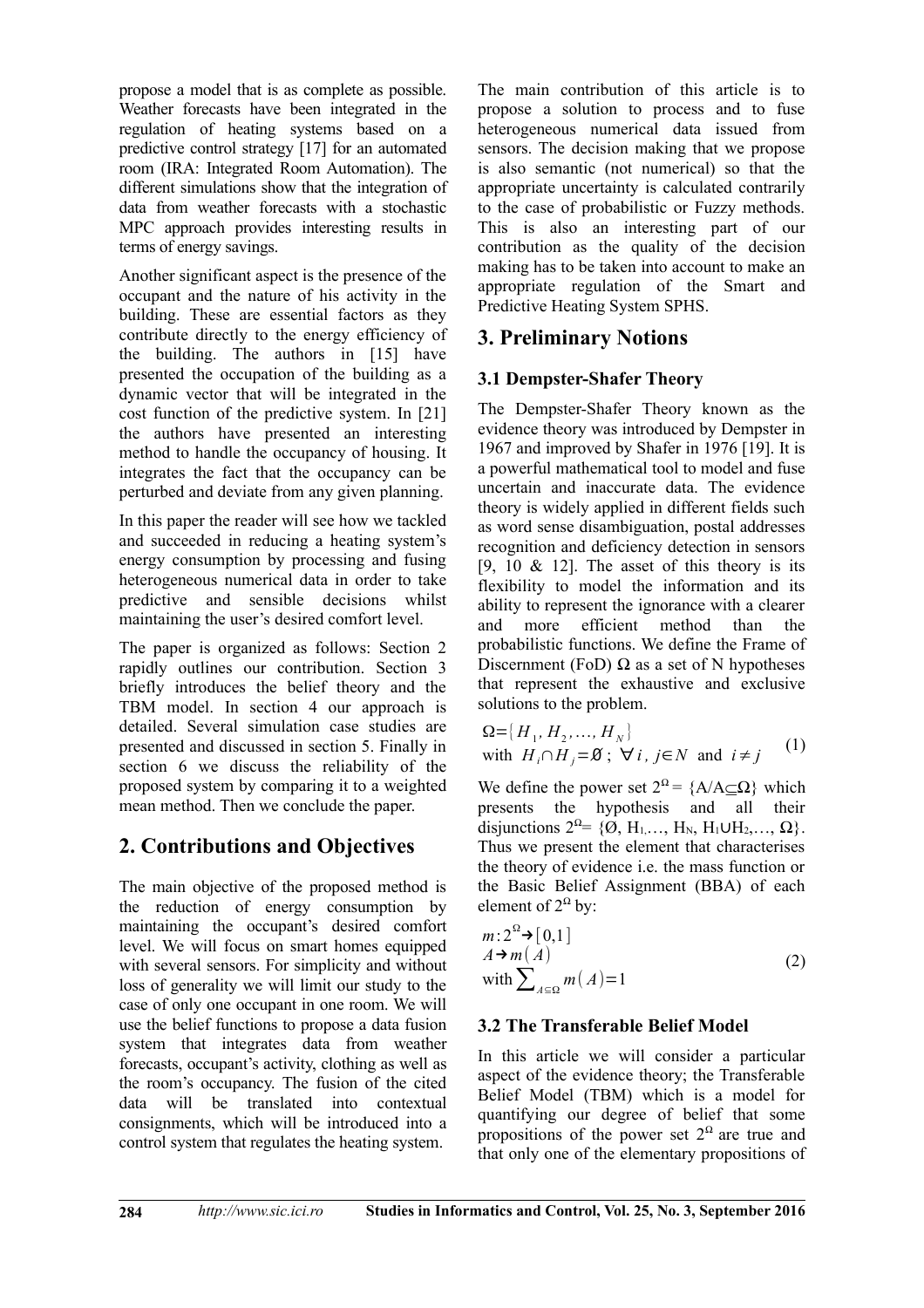$\Omega$  is true [20]. The mass of conflict in the TBM can be m  $(\emptyset) > 0$  unlike the theory of belief that supposes that  $m(Q) = 0$ . The TBM is based on a two-level model: the first level is the credal level where the beliefs are modelled, combined and updated, whereas the second level is the pignistic level where the beliefs are transformed to pignistic probability (BetP) and used to make a decision [20]. To fuse different sources of information, we combine beliefs linked to each expert with a conjunctive combination known as the TBM conjunctive rule  $\odot$ . We associate the mass m<sub>1</sub> to the source1 of information  $(i.e.$  expert 1) and the m<sub>2</sub> to the source 2, the combination is as follows:

$$
\forall H_i \in 2^{\Omega};m_{1\text{O}_2}(H_i) = m_{1,2}(H_i) m_{1,2}(H_i) = \sum_{A \cap B = H_i} M_1(A) . m_2(B)
$$
\n(3)

And the mass of conflict is defined as:

$$
m_{1,2}(\emptyset) = \sum_{A \cap B = \emptyset} m_1(A). m_2(B) \tag{4}
$$

The pignistic probability is given by [21]:

$$
BetaP(Y) = \sum_{A \subseteq \Omega, Y \in A} \frac{m(A)}{|A|(1 - m(\mathcal{B}))}
$$
(5)

In our current study, we will consider the maximum of pignistic probability to make a decision [33], as it is the best compromise between the maximum of belief and the maximum of plausibility.

#### **3.3 Discounting**

The information given by each source has a degree of reliability, therefore we introduce the

reliability index  $\alpha \in [0,1]$  [20]. This discounting technique allows us to determine the credibility of the masses provided by an expert:

$$
\begin{cases} m(A) = (1 - \alpha) m(A) \\ m(\Omega) = \alpha + m(\Omega)(1 - \alpha) \end{cases} \tag{6}
$$

### **4. Description of the Method**

The objective of this study is to ensure the thermal comfort of the occupant and reduce energy consumption. To do so, we need to find the best compromise to manage these two paradoxical criteria. The theory of evidence is used to analyse and merge different data in order to propose a decision (temperature trend) that will be a contextual reference. The contextual temperature trend is sent to the (SPHS). The Control aspect is not discussed in this paper.

#### **4.1 Proposed model**

As discussed in section 2, our habitat model is equipped with several sensors which inform about the occupancy prediction, the activity and the thermal comfort state in the house, as well as the weather forecast. This information has a direct influence on the "Comfort Mode" switch of the SPHS. When the "Comfort Mode" is off, this signifies that the system will, a priori, if nothing changes, reach the "Eco Mode" (usually "Comfort Mode" minus 3°C). We propose a multilevel fusion system of previous data presented in the structural diagram given by Figure 1. Our design is in two fusion levels; the first one has for objective to associate the different sources of information, and the second



**Figure 1.** Structural diagram of fusion (see Table 3 for abbreviations)

C\*: A condition for the expert's activity and clothing that will only be considered in the fusion system if the habitation is occupied; *i.e*. E=1 given by the Presence sensor (Ps)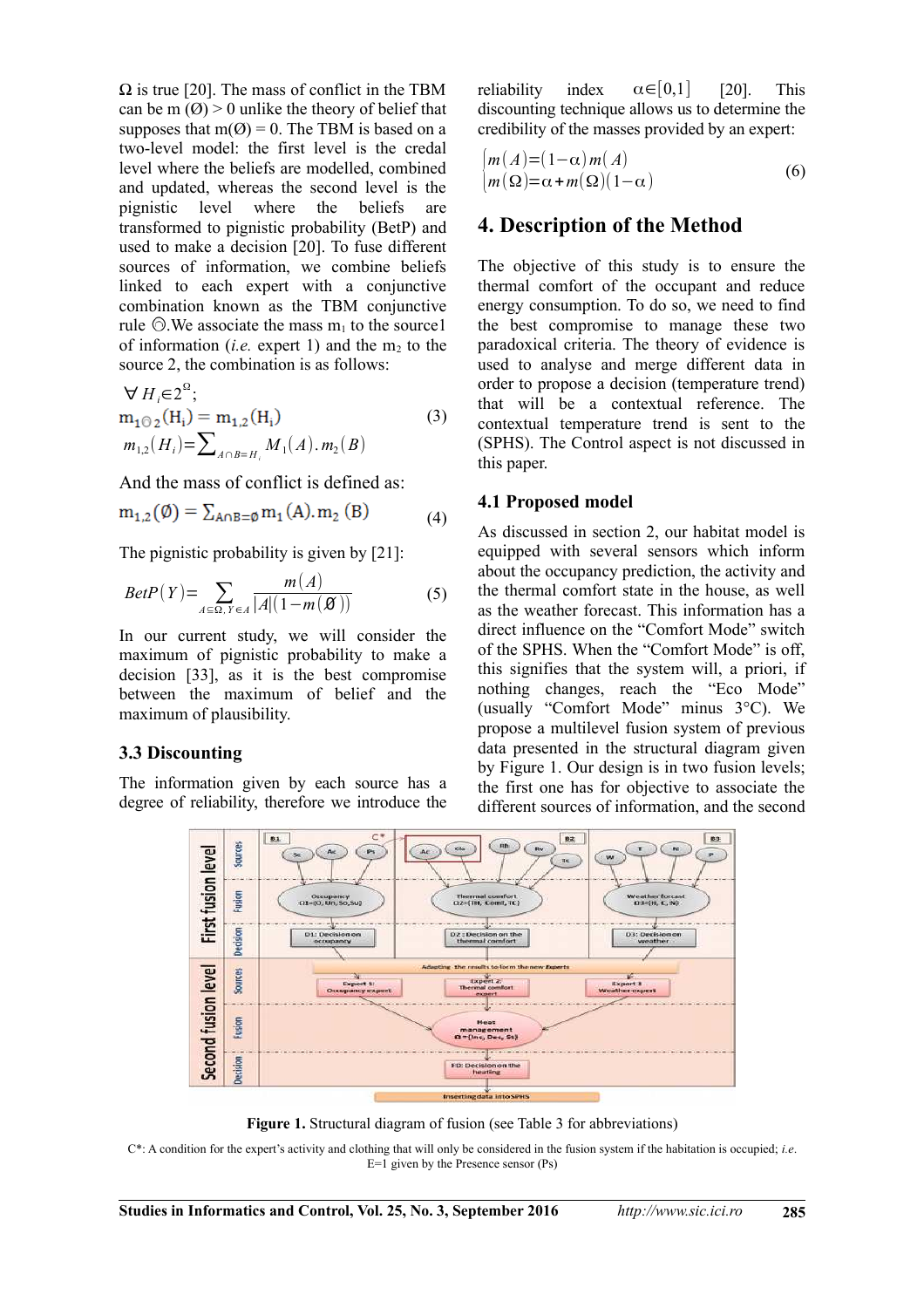**Table 1.** Abbreviations used in the Figure1

| Sources                                           | $\mathbb{R}^{\text{blocks}} _{\text{B1}: \text{Occupancy}}$                                                                 | B2: Thermal comfort                                                                                                                                                       | B3: Weather forecast                                                                               | Heat management                                                                            |
|---------------------------------------------------|-----------------------------------------------------------------------------------------------------------------------------|---------------------------------------------------------------------------------------------------------------------------------------------------------------------------|----------------------------------------------------------------------------------------------------|--------------------------------------------------------------------------------------------|
| The inputs:<br>Sources of<br>the fusion<br>system | Sc: Schedule <br>$Ac$ : the occupant's<br>activity<br>Ps:Presence sensor:<br>In/Out(E)                                      | Tc: comfort Temperature( ${}^{\circ}C$ )<br>$Rv$ : Relative air velocity $(m/s)$<br>$Rh$ : Relative humidity $(\%)$<br>Clo: Clothing (clo)<br>Ac: the occupant's activity | $T$ : Temperature ( $^{\circ}$ C)<br>W: W(Km/h)<br>$N:$ Nebulosity $(\% )$<br>P: Precipitation(mm) | Expert1: Occupancy expert<br>Expert2: Thermal comfort<br>expert<br>Expert3: Weather expert |
| Frame of<br>Discernment                           | The outputs: $ \Omega  = \{O, Un, So, Su\}$<br>$ O:$ Occupied<br>Un: Unoccupied<br>So: Soon occupied<br>Su: Soon unoccupied | $\Omega$ <sup>2=</sup> {TC, Comf, TH}<br>TC: Too cold<br>Comf: Comfortable<br>TH: Too hot                                                                                 | $\Omega$ 3= {H, C, N}<br>H: Hot<br>C: Cold<br>N: Nice                                              | $\Omega$ = {Inc, Dec, St}<br>Inc: Increase<br>Dec: Decrease<br> St: Stable                 |

one aims to generate the "temperature trend" that will be inserted into the SPHS. The first level is subdivided into three blocks (B1, B2 and B3). We proceed to agglomerate data for each block independently. Each block is subdivided into three parts: the sources, the fusion, and the decision part. Every source of information gives an exhaustive and an exclusive set of masses (BBA §3). We fuse the different masses with the conjunctive combination rule (equation 5). Then, the decision will be made according to the maximum of pignistic probability criteria (equation 7). In section 4.2, we will present the details of each fusion block B1, B2, and B3. Moreover, each block Bi gives a decision D<sup>i</sup> with  $i \in \{1,2,3\}$ , so these three decisions will give us the essential information to model the new sets of masses for each expert in the second level. All this information represents the pignistic probabilities of each singleton associated with its respective FoD. The final decision (FD) results from the fusion with the TBM of the sets of masses of the three sources (the occupancy expert, the comfort expert and the weather expert). The FD produces a contextual and predictive trend (*i.e*. reference) that will be the input of the SPHS.

## **4.2 First fusion level**

Every fusion block in the first level (see Figure 1) is composed of several sources of information that represent the experts for each block (i.e. gives its opinion on the data and defines the BBA). The input of the first fusion level is the masses linked to each element of their FoD (i.e:  $\Omega$ 1,  $\Omega$ 2 and  $\Omega$ 3, see in Table 1). We define these masses arbitrarily and we respect the intervals and logical values specified in the scientific literature in regards to each expert.

#### **4.2.1 Block B1: Occupancy**

B1 is the occupancy fusion block; it has three independent information sources or experts: the in/out sensor, the weekly schedule and the activity of occupant sensors known as expert occupancy 1, 2 and 3 respectively. The fusion of the three experts gives a decision on the occupancy state of the room. This information will be used later in the second fusion Level section. We will detail each expert of the block B1 with FoD,  $Ω1 = {O, Un, So, Su}$  that means {Occupied, Unoccupied, Soon occupied, Soon unoccupied}.

Expert occupancy 1: The information is provided by a passive infrared sensor (PIR sensor). This expert gives its opinion based on the output  $(E)$  of the presence sensor  $(Ps)$ :  $(E=1)$ if the room is occupied and E=0 if not)

Expert occupancy 2: presents its opinion based on the variation of habits revealed in the fixed weekly schedule. This schedule is sampled every 30 minutes throughout the week and the masses are assigned depending on the prior presence of the occupant in the house.

The Monday's BBAs according to the weekly schedule are presented in Figure 2. The mass distribution between 7 and 8.30 a.m undergoes several variations. The mass distributions are adapted to the different unexpected events (schedule changes). In addition, the room must be preheated if the occupant is coming home soon and we need to turn down the heat slowly if he's leaving the room soon. This will be treated in a further work with a machine learning system. Meanwhile, if we have unexpected events (i.e. the occupant comes home earlier or later than expected…) that we obviously didn't plan in the schedule; this will generate a disturbance when we fuse the three experts which will be modelled by a conflict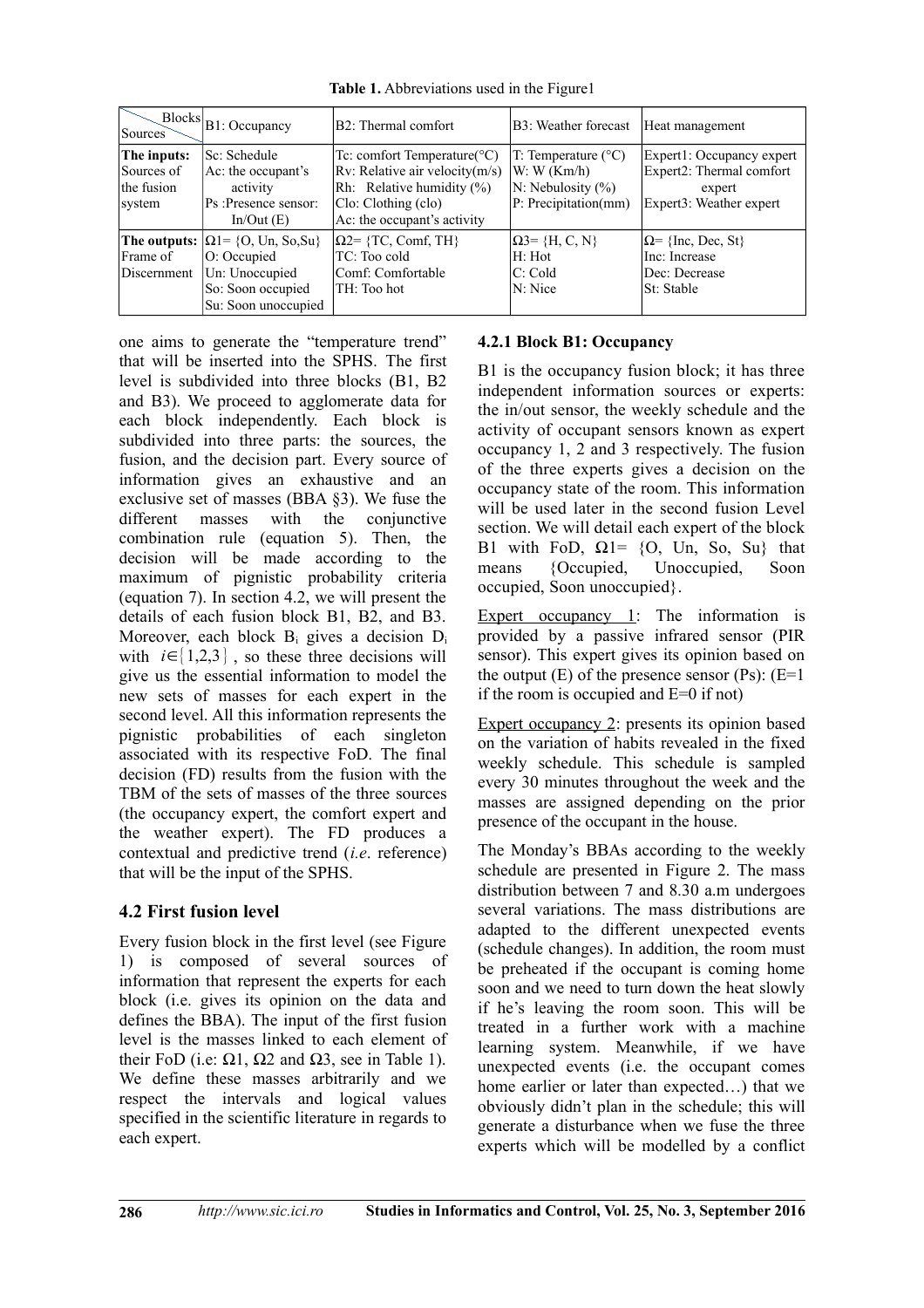

**Figure 2.** The Monday schedule

mass. Despite this disruption, we will succeed in obtaining a satisfactory decision on the state of occupancy of the room, as the Dempster-Shafer theory, and specifically the TBM, has the adequacy to solve this problem. (Simulation examples are in section 5).

Expert occupancy 3: We have different sensors installed in the house that provide the required information to identify the occupant's activity. These sensors will give us an idea about the activity of the occupant when he's at home, it can inform us if he's getting ready to leave or if he's staying home for a long time.

#### **4.2.2 Block B2: Thermal comfort**

The thermal comfort is defined in [1] as "a state of satisfaction of the body against the thermal environment". The concept of comfort varies from one person to another and different statistic studies were carried out on representative samples of people to establish the different aspects of the thermal comfort criteria. Thus, in ISO 7730-2005 «Ergonomics of the thermal Environment --Analytical determination and interpretation of thermal comfort using the Predicted Mean Vote (PMV) and the Predicted Percentage of Dissatisfied (PPD) indices and local thermal comfort criteria» we can distinguish the intervals of different environmental features that define the state of comfort or discomfort of a person in a given ambience. We use different sensors to gather the information for each source.

The room temperature is measured by a thermometer. The relative velocity and humidity is given by the controlled mechanical ventilation (CMV) installed in the room. The clothing expert, however, is provided by ISO 7730 - 2005, according to the season and the activity information. In our study, the following inputs (experts) of B2 are: -- The temperature of comfort (Tc) in Celsius --The relative humidity (Rh) in percentage --The relative air velocity (Rv) in m/s --The clothing (Clo) in Clo index from clothingand the activity (Ac) in met index from human metabolic activity (ISO 7730-2005). The FoD for B2 is  $\Omega$ 2= {TC, Comf, TH}, meaning {Too-Cold, Comfortable, Too-Hot}. Considering the values revealed in ISO 7730-2005 we transform the numeric data of the different parameters of comfort into a set of masses assigned to our FoD as shown in Figure 3.

#### **4.2.3 Block B3: Weather forecast**

We will use the data, provided by the latest version of the weather model AROME [18] for the fusion of block B3. The nebulosity influences the temperature in the building and outdoors during the day and the night. Thus, our «temperature expert» will depend on the variation of the nebulosity. We specify an interval for each temperature value and we attribute a function to define the masses in that interval. Since AROME gives new prediction values every 3 hours, the fusion for block B3 will be repeated every 3 hours.



**Figure 3.** Masses assigned to the temperature of comfort expert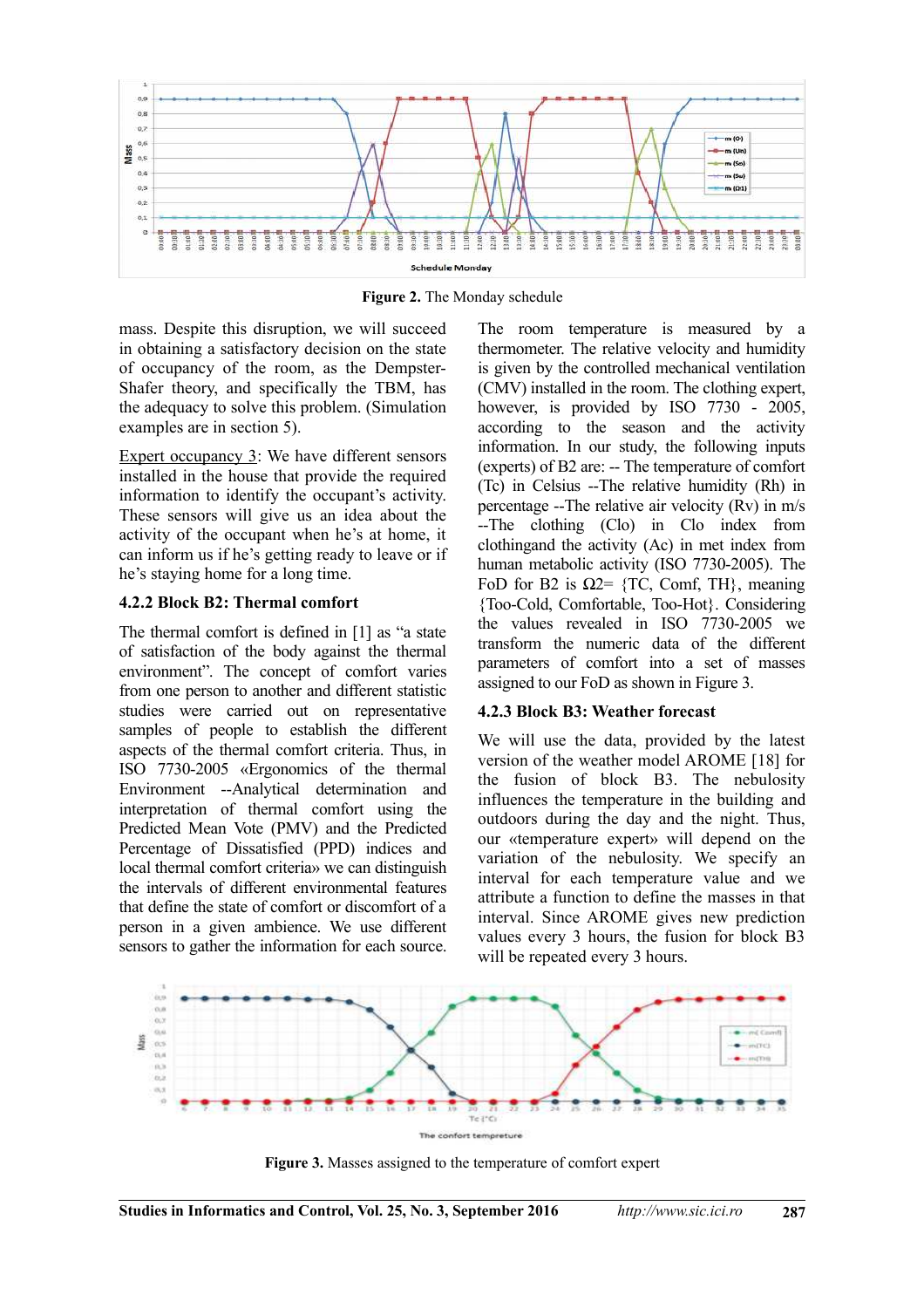### **4.3 Second Fusion Level**

The second fusion level consists of the fusion of the occupancy expert, the thermal comfort expert and the weather expert, resulting from the fusion blocks (B1, B2 and B3). We present the data processing to define the new sets of masses (BBA) as follows: we assign each previous result to the FoD of the heating system:  $\Omega = \{$ Inc, Dec, St\}, means  $\{$ 'Increase the heating', 'Decrease the heating', 'stay Stable'}. A mass function is defined based on the previous pignistic probabilities and the mass of ignorance m( $\Omega$ i), i∈{1,2,3} resulting from the first fusion. The second level of fusion does not produce a temperature reference but only a predictive trend on the temperature (next sampling time). In other words, the data fusion system prepares the SPHS to the next event according to the indoor temperature reference, e.g. pre-heating, soft transition from "Eco-Mode" to "Comfort-Mode", temperature reference modulation according to the occupant's activity.

For example, we present the set of masses (mweather) generated from the weather forecast expert which gives its opinion on the state of occupancy in the first fusion level:

$$
\begin{vmatrix}\nm_{\text{wearher}}(Inc) = BetP(C) - \frac{m(\Omega_3)}{3} \\
m_{\text{wearher}}(Dec) = BetP(H) - \frac{m(\Omega_3)}{3} \\
m_{\text{wearher}}(St) = BetP(N) - \frac{m(\Omega_3)}{3} \\
m_{\text{wearher}}(\Omega) = 1 - \left(m_w(Inc) + m_w(Dec) + m_w(St)\right)\n\end{vmatrix}
$$
\n(7)

# **5. Case studies–Simulation Results**

In this section, we will show the efficiency and reliability of the approach we proposed to fuse heterogeneous, erroneous and uncertain data. The final decision provides a contextual temperature trend which is a kind of predictive temperature reference, in order to manage the SPHS. The main idea is to perform different simulations in a one day period to test the performance of our fusion system. We will consider "Monday" as a regular workday of the week during which unexpected events could of course occur. In addition, we will consider the schedule presented in fig 2 as our data base for the occupancy planning given by the occupant, and we will vary the other parameters such as the weather and the thermal comfort parameter

to test their influence on the fusion system. For each scenario, we will define the different parameters' values for each fusion block (B1, B2 and B3) to obtain the results of the first fusion level. Then, the masses for the second fusion level will be automatically generated for each expert as stated in section 4.3.

#### **5.1 Scenario no. 1**

In this scenario the occupant is getting ready to go outside. The data of different sources are presented in Table 4.

**Table 4.** First scenario's parameters

| B1:Occupancy                                                   | B2: Thermal<br>comfort                                                                                | B3: Weather<br>forecast                                 |
|----------------------------------------------------------------|-------------------------------------------------------------------------------------------------------|---------------------------------------------------------|
| Day: Monday<br>Time: 8-8:30<br>am<br>$Ps: E=1$<br>$Ac=1.2$ met | $Te=22^{\circ}C$ ,<br>$Rh = 34 \%$<br>$Rv = 0.26$ ms <sup>-1</sup><br>$C_0 = 0.7$ clo<br>$Ac=1.2$ met | $T=5$ °C<br>$W = 40Km/h$<br>$N = 62 \%$<br>$P = 4.5$ mm |

After we implement the different data in the fusion algorithm based on the belief theory, we have the pignistic probabilities of each block as presented in Table 5.

**Table 5.** First fusion level of the scenario No.1

| B1: | $\text{DetP(O)} = 0.0768$ | $BetP(Un) = 0.1953$ |
|-----|---------------------------|---------------------|
|     | $BetP(Su)= 0.7173$        | $BetP(So) = 0.0105$ |
|     | $m(Q) = 0.3359$           |                     |
| B2: | BetP(TC)=0.0222           | $BetP(Comf)=0.972$  |
|     | $BetP(TH) = 0.0051$       | $m(Q) = 0.3686$     |
| B3: | $BetP(H) = 0.0146$        | $BetP(C) = 0.9003$  |
|     | $BetP(N) = 0.0852$        | $m(Q) = 0.2688$     |

According to the pignistic probabilities obtained after the first fusion level, we assume that the room will be soon unoccupied (BetP(Su)= 0.7173). The weather is cold outside (Bet $P(C) = 0.9003$ ) but the thermal comfort is reached indoor  $(BetP(Comf)$  = 0.9727). The conflict mass for each block is less than 40%, so we can conclude that our system provides a satisfactory data fusion. The second fusion level of these results yields the pignistic probabilities presented in Table 6.

**Table 6.** Second fusion level of the scenario No.1

| $BetP(Inc) =$ | $BetP(Dec) =$ | $\text{BetP}(St) =$ | $m(Q) =$ |
|---------------|---------------|---------------------|----------|
| 0.0095        | 0.7036        | 0.2868              | 0.8344   |

The results in Table 6 reveal that the temperature needs to be decreased as Bet $P(Dec) = 0.7036$ . At first sight, this makes sense because the room will be unoccupied in less than 30 minutes according to the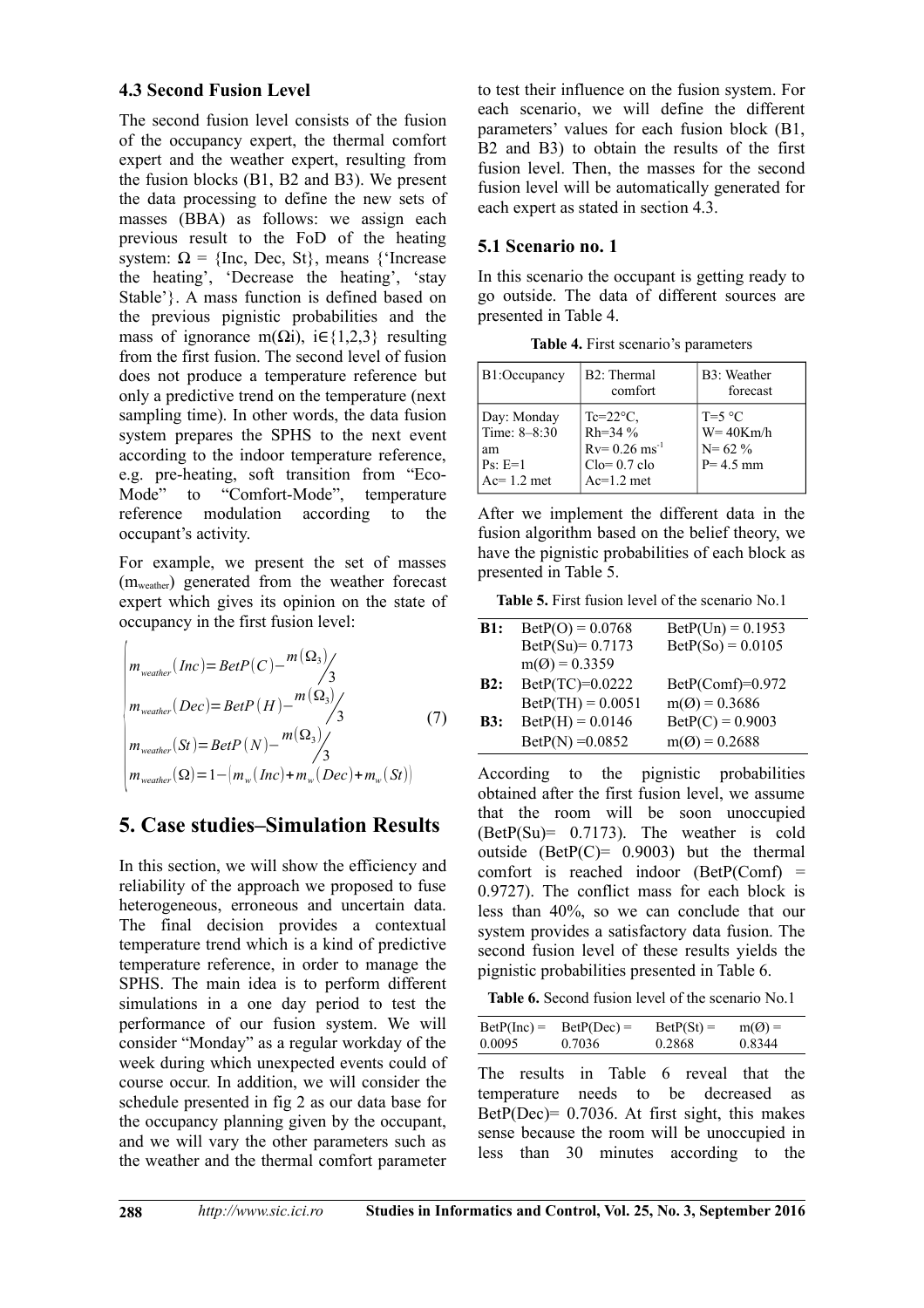occupancy planning  $(BetP(Su) = 0.7173)$ . However, the conflict mass is relatively significant which is normal because the system tries to maintain the best comfort ambience for the occupant since he has not left the house yet and because the outside temperature is relatively cold  $(BetP(C) = 0.9)$ . This is translated in the system as  $BetP(St) = 0.2868$ and hence increases the conflict mass. One means to decrease the conflict would be to set, for example, energy saving as a priority, thereby diminishing the influence of the comfort parameter (discounting  $\alpha$ ) in accordance with the given context.

#### **5.2 Scenario no. 2**

This scenario presents a specific configuration in which we preheat the house progressively for half an hour before the occupant arrives for his lunch break. We process this way to smoothly prepare a comfortable ambience for the occupant and save energy at the same time. Table 7 presents the different parameters of the second scenario. It should be noted that the activity and the clothing of the occupant are no longer taken into account in this simulation because the occupant is not in the house  $(E=0)$ .

|  |  |  | <b>Table 7.</b> Parameters of the second scenario |  |
|--|--|--|---------------------------------------------------|--|
|--|--|--|---------------------------------------------------|--|

| B1: Occupancy        | B <sub>2</sub> : Thermal    | B3: Weather    |
|----------------------|-----------------------------|----------------|
|                      | comfort                     | forecast       |
| Day: Monday          | $Tc=16$ °C                  | $T=6^{\circ}C$ |
| Time: 12:30-13:00 am | $Rh = 55 \%$                | $W=37$ km/h    |
| $Ps: E=0.$           | $Rv = 0.5$ ms <sup>-1</sup> | $N = 65 \%$    |
| $Ac=0$ met           | $Clo = 0$ clo               | $P = 4.5$ mm   |
|                      | $Ac=0$ met                  |                |

We will present the masses (Table 8) of the heating system assigned by the expert occupancy which depends on the schedule given by Figure 2 because we cannot fuse the information on the block B1 (Ac=0).

**Table 8.** First fusion level of the scenario No.2

| B1: | $m(In) = 0.67$      | $m(Dec) = 0.07$    |
|-----|---------------------|--------------------|
|     | $(St)=0.16$         | $m(Q) = 0.3359$    |
| B2: | $BetP(TC)=0.7669$   | $BetP(Comf)=0.224$ |
|     | $BetP(TH) = 0.0087$ | $m(Q) = 0.4760$    |
| B3: | $BetP(H) = 0.0145$  | $BetP(C) = 0.9003$ |
|     | $BetP(N) = 0.1325$  | $m(Q) = 0.2647$    |
|     |                     |                    |

The house is empty since  $(E=0)$  but will be soon occupied  $(m(So) = 0.6)$ . The pignistic probabilities show that the weather is cold  $(BetP(C)=0.853)$  which is obvious as it is winter (Northern Europe). The internal environment is cold because the SPHS

maintains the heating at the minimum (16° C, "Eco Mode") when the house is empty. The second fusion level results are given in Table 9.

**Table 9.** 2<sup>nd</sup> fusion level of the scenario No.2

| $BetP(Inc)=$<br>0.9574 | $BetP(Dec)=$<br>0.0089 | $\text{BetP}(St)=$<br>0.0337 | $m(Q)$ =<br>0.4059 |  |
|------------------------|------------------------|------------------------------|--------------------|--|
|                        |                        |                              |                    |  |

The decision for this scenario is to increase the temperature to have a comfortable environment for the occupant's arrival. The aim of this is to progressively launch the heating half an hour before an occupancy period to avoid a sudden launch of the system when the occupant arrives thus avoiding an additional loss in energy (temperature overshoot).

This scenario will be split into three parts; in each one we will present a different scenario at the time slot of the same day. The aim of this scenario is to observe the impact of an unexpected event on our data fusion system. That's why we assume that the occupant will be an hour and a half late for what is planned in the schedule (Figure 2).

#### **5.3.1 Scenario no 3.1 - Without any unforeseen events**

In this scenario, we will preheat the room progressively, half an hour before the occupant's arrival to prepare a comfortable atmosphere in the house. This scenario's data are presented in Table 10 and the pignistic probabilities of each fusion block in Table 11.

**Table 10.** Parameters of the scenario No.3.1

| B1: Occupancy      | $B2:$ Thermal               | B3: Weather  |
|--------------------|-----------------------------|--------------|
|                    | comfort                     | forecast     |
| Day: Monday        | Tc=16 $\degree$ C           | $T=11 °C$    |
| Time: 06:30-       | $Rv = 0.4$ ms <sup>-1</sup> | $W=13$ km/h  |
| $07:00 \text{ pm}$ | $Rh = 55 \%$                | $N=13\%$     |
| $Ps: E=0$          | $Clo = 0$ clo               | $P = 2.5$ mm |
| $Ac=0$ met         | $Ac=0$ met                  |              |

**Table 11.** First fusion level of the scenario No.3.0.1

| <b>B1:</b> | $m(Inc) = 0.6900$         | $m(Dec) = 0.0900$                   |
|------------|---------------------------|-------------------------------------|
|            | $m(St) = 0.1200$          | $m(\Omega) = 0.1$                   |
| B2:        | $BetP(TC) = 0.5927$       | $\text{DetP}(\text{Conf}) = 0.3983$ |
|            | $BetP(TH) = 0.0090$       | $m(Q) = 0.4928$                     |
| B3:        | $BetP(H) = 0.1507$        | $BetP(C) = 0.2107$                  |
|            | $\text{BetP}(N) = 0.6385$ | $m(Q) = 0.2709$                     |

We notice that the weather is nice  $(BetP(N))=$ 0.6385). The house is cold (BetP(TC)=  $0.5927$ ) because it was unoccupied since 1:30 pm but it will be soon occupied (So) according to the schedule in Figure 2 (m(So)= $0.7$ )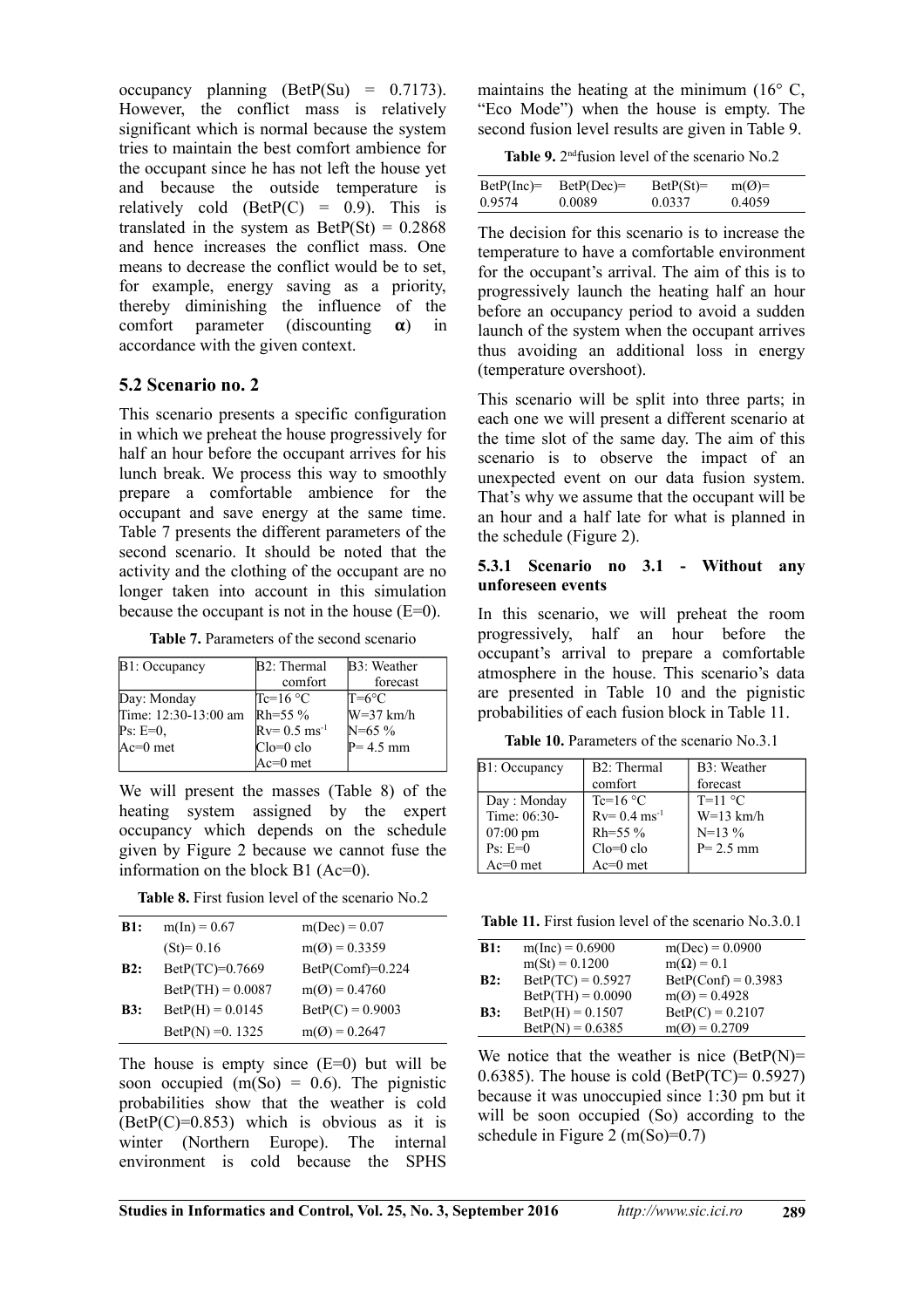Table 12. 2<sup>nd</sup> fusion level of the scenario No.3.1

| BetP(Inc)  | BetP(Dec)  | $\text{Beta}(St) =$ | $m(Q)$ = |
|------------|------------|---------------------|----------|
| $= 0.8072$ | $= 0.0439$ | 0.1489              | 0.6673   |

After the simulation of the second fusion level, the results confirm our expectations so that we should increase the heating temperature (BetP(Inc)=0.8072) to achieve a comfortable environment. However, we notice that the conflict mass is relatively important because we are in a transition state, where the room is not occupied yet, but will be very soon and preheating is essential to achieve the comfort.

#### **5.3.2 Scenario no. 3.2 - The occupant's arrival has been delayed**

The occupant did not come home as planned in the schedule at 7:00 p.m., so we have an unexpected case scenario. We preheat the house between 06:30-07:00 pm but since the occupant is late, we will observe the results of the algorithm in this case. The data for this scenario are presented in Table 13.

**Table 13.** Parameters of the scenario No. 3.2

| B1: Occupancy      | B2: Thermalcomf B3: Weather |              |
|--------------------|-----------------------------|--------------|
|                    | ort                         | forecast     |
| Day:Monday         | $Tc=17$ °C Rv=              | $T=9$ °C     |
| time: 8-8:30 pm    | $0.4 \text{ ms}^{-1}$       | $W=13$ km/h  |
| exactly at 8:18 pm | $Rh = 55 \%$                | $N=13\%$     |
| $Ps : E=0$         | $C1o=0$ clo                 | $P = 2.5$ mm |
| $Ac=0$ met         | $Ac=0$ met                  |              |

After we implement the different data in the fusion algorithm based on the belief theory, we obtain the pignistic probabilities of each fusion block as in Table 14. The house is unoccupied  $(E = 0)$  and the pignistic probabilities indicate that the weather is relatively cold (BetP $(C)$  =  $0.4299$  and BetP(N) =  $0.4043$ ) and the internal ambience is quite cold (BetP(TC) =  $0.5002$ ). Indeed the internal environment is cooling down (BetP(Comf)= 0.4906) because we preheated the room between 6:30 and 7:00 pm but since the occupant did not come home yet, the internal temperature begins to decrease, hence the conflict mass of the thermal comfort

| <b>Table 14.</b> First fusion level of the scenario No. 3.2 |  |  |  |  |  |  |  |  |
|-------------------------------------------------------------|--|--|--|--|--|--|--|--|
|-------------------------------------------------------------|--|--|--|--|--|--|--|--|

| <b>B1:</b> | $m(Inc) = 0.1$<br>$m(St) = 0.45$                | $m(Dec) = 0.35$<br>$m(\Omega) = 0.1$                   |
|------------|-------------------------------------------------|--------------------------------------------------------|
| B2:        | $BetP(TC) = 0.5002$<br>$BetP(TH) = 0.0092$      | $\text{BetP}(\text{Conf}) = 0.4906$<br>$m(Q) = 0.5022$ |
| <b>B3:</b> | $BetP(H) = 0.1658$<br>$\text{DetP}(N) = 0.4043$ | $BetP(C) = 0.4299$<br>$m(Q) = 3373$                    |

expert is relatively high and it is a consequence of this unexpected event (delay) that implies an unplanned transition state.

**Table 15.** 2<sup>nd</sup> fusion level of the scenario No.3.2

| BetP(Inc)  | BetP(Dec)  | $\text{Det}P(\text{St}) =$ | $m(Q)$ = |
|------------|------------|----------------------------|----------|
| $= 0.2940$ | $= 0.1803$ | 0.5257                     | 0.7599   |
|            |            |                            |          |

The final decision will be to "maintain stable" the temperature (BetP(St)= $0.5257$ ) at the lower value of 16°C, because the house is still empty and we do not have further information about the occupant's estimated time of arrival. This explains the important conflict mass generated in this scenario. This tells us that the decision is tremendously risky. The pignistic probability BetP(Inc)=30% is not considered whereas the occupant could arrive at any moment and the temperature won't be comfortable. Figure 4 shows the result window of Matlab simulation program (DST library). It is extremely important to deal with this type of scenario as it requires a decision on the temperature regulation strategy. So should the priority be placed on the occupant's comfort or on the energy savings? It would be recommended to give the user the control over the choice of strategy as a feeling of discomfort could compromise the use of the system.

| <b>Final decision</b>                   |
|-----------------------------------------|
| Today is : Monday                       |
| Time is now: 20:18                      |
| The room is unoccupied                  |
| It's cold                               |
| The temperature in the room is too cold |
| The heating remains stable<br>OK        |
|                                         |

**Figure 4.** Results window of scenario No.3.2

#### **5.3.3 Scenario no 3.3 - Occupant arrival**

This scenario is the continuity of the previous one presented, when the occupant arrives at 8:28 pm.

The fusion of the data in Table 16 yields the pignistic probabilities which confirms that the occupant has arrived home (BetP  $(O) = 0.979$ ). However, the internal environment is cold  $(BetP(TC) = 0.7170)$  so he is in a "discomfort" situation. This is a normal consequence since the occupant is late and the preheat period ended at 7:00 pm so the heating system maintains the minimum value 16°C as we concluded in section 5.3.2. This also explains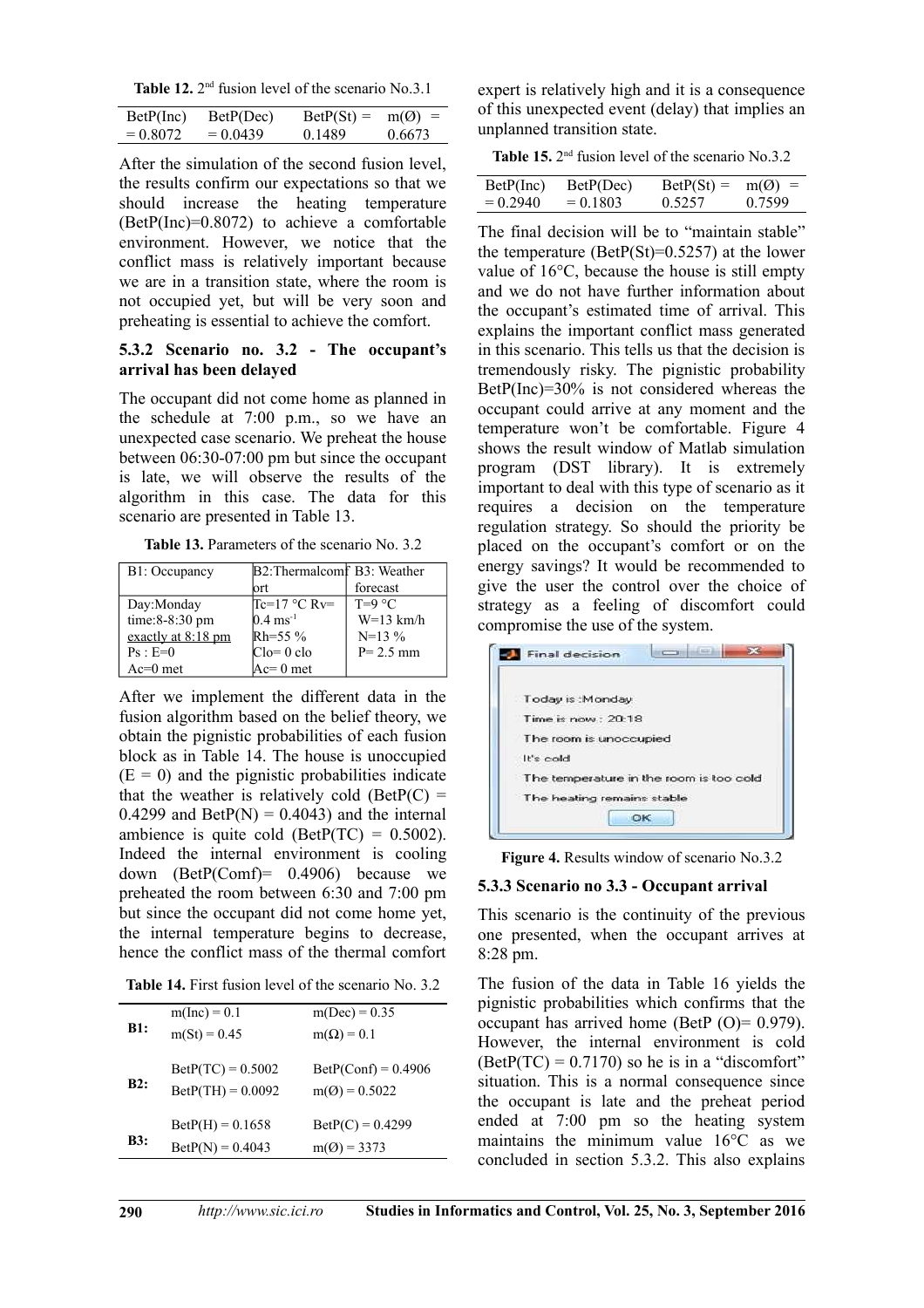the latent conflict mass since the occupant expected a comfortable environment at home but it was too cold.

| B1: Occupancy                                                                                       | B2:Thermal B3:Weather                                                                    |                                                     |
|-----------------------------------------------------------------------------------------------------|------------------------------------------------------------------------------------------|-----------------------------------------------------|
|                                                                                                     | comfort                                                                                  | forecast                                            |
| Day: Monday<br>Time: 8-8:30 pm<br>Occupant arrives at<br>$8:28 \text{ pm}$<br>$Ps: E=1, Ac=1.2$ met | $Te=17 °C$<br>$Rv = 0.4$ ms <sup>-1</sup><br>$Rh = 55 \%$<br>$C1o=1$ clo<br>$Ac=1.2$ met | $T=9$ °C<br>$W=13$ km/h<br>$N=13\%$<br>$P = 2.5$ mm |

**Table 16.** Parameters of the scenario No.3.3

The second fusion level results (Table 17) show that we should increase the heating temperature  $(BetP(Inc) = 0.7931)$  to rectify this discomfort situation (BetP(TC) =  $0.7170$ ).

| Table 17. $2nd$ fusion level of the scenario No.3.3 |  |  |  |  |  |
|-----------------------------------------------------|--|--|--|--|--|
|-----------------------------------------------------|--|--|--|--|--|

| $\text{DetP}(\text{Inc}) =$ | $\text{DetP}(\text{Dec})$ = | $\text{Det}P(\text{St}) =$ | m(Q)<br>$\equiv$ |
|-----------------------------|-----------------------------|----------------------------|------------------|
| 0.7931                      | 0.0045                      | 0.2024                     | 0.6757           |

#### **6. Comparison with Probabilities**

In this section we briefly compare and discuss the example from §5.1 to the weighted mean of probabilities. A decision based on the weighted mean of probabilities and the belief function decision are similar methods, albeit that the probability combinations are very different. Moreover, the belief function allows dealing with uncertain and conflicting data. In the example below, we use a weighted mean to compare the results presented in Table 6. A key consideration is that probabilities are "committed data"; this means that the probability will tend towards the strongest hypothesis, even when it is questionable (51% versus 49%). With belief functions the decision is more a compromise, "less committed", as we measure the ignorance and the conflict in the decision. We propose to focus on the data example in §5.1. To apply probabilities, we need to transform the different FoDs into a single FoD (Increase, Stable, Decrease) to be able to calculate a weighted mean. For the weather forecast we apply the equations system in equation 9. The other probabilities are read directly from the respective BBA. The weights

are distributed arbitrarily but still respect the data importance stated in the architecture proposed in Figure 1. The most important information is the "Comfort Temperature" and the "Occupation Schedule", which is translated into a heavier weight. In the results presented in the table below, we can notice that the decision moves to "Stable" (55%) instead of "Decrease". "Stable" is not a proper decision because the inhabitants leave 30 minutes later. In the section §5.1, we see that the hypothesis "Stable" has importance but the hypothesis "Decrease" is the highest. This contradictory statement is highlighted by the level of the conflict measurement. If we reproduce the previous calculation (weighted mean) on the different study cases presented in this article, we will probably observe the same "bad" decision when the scenarios present unexpected events.

### **7. Conclusion**

In this paper we presented a fusion method based on the TBM in order to produce a "temperature trend" that controls a "Smart and Predictive Heating Controller". This trend is a result of a multilevel fusion strategy based on the TBM that analyses and fuses heterogeneous and uncertain data, provided by three sources<br>"Occupancy", "Thermal comfort" and "Occupancy", "Thermal comfort" and "Weather forecast". We proposed the main "real-life" scenarios and the simulation of which provided encouraging and coherent decisions, despite the significant conflict mass and the complexity of the data. Moreover, we introduced a more important number of sources than in the classical studies. As the real-life data obtained from laboratory tests are highly erroneous and uncertain, the conflict masses will rise, especially in the cases of unexpected events. However, the diverse results also show the potential of including a predictive temperature trend in a heating system in order to reduce electricity consumption. This first study demonstrates the reliability and the potential efficiency of our fusion strategy. In our upcoming project, we aim to reduce the conflict masses.

**Table 19.** Weighted mean of probabilities, data from Table 4.

| weights         | 0.20      | 0.13       | 0.05        | 0.04         | 0.05         | 0.13              | 0.36     | 0.05    | .00   |
|-----------------|-----------|------------|-------------|--------------|--------------|-------------------|----------|---------|-------|
| Temp Trend      | Conf Temp | Acrivity   | Clothing    | Air velocity | Air Humidity | $Occupat^{\circ}$ | Schedule | Weather | Mean  |
|                 | $Te=22$   | $(Ac=1,2)$ | $(Clo=0.8)$ | $(Rv=0.18)$  | $(Rh=35)$    | Ac)               | (Sc)     |         |       |
| Increase        | 0.050     | 0.050      | 0.050       | 0.390        | 0.100        | 0.150             | 0.025    | 0.900   | 0.112 |
| <b>Decrease</b> | 0.050     | 0.050      | 0.050       | 0.000        | 0.100        | 0.075             | 0.850    | 0.015   | 0.340 |
| <b>Stable</b>   | 0.900     | 0.900      | 0.900       | 0.610        | 0.800        | 0,775             | 0.125    | 0.085   | 0,548 |